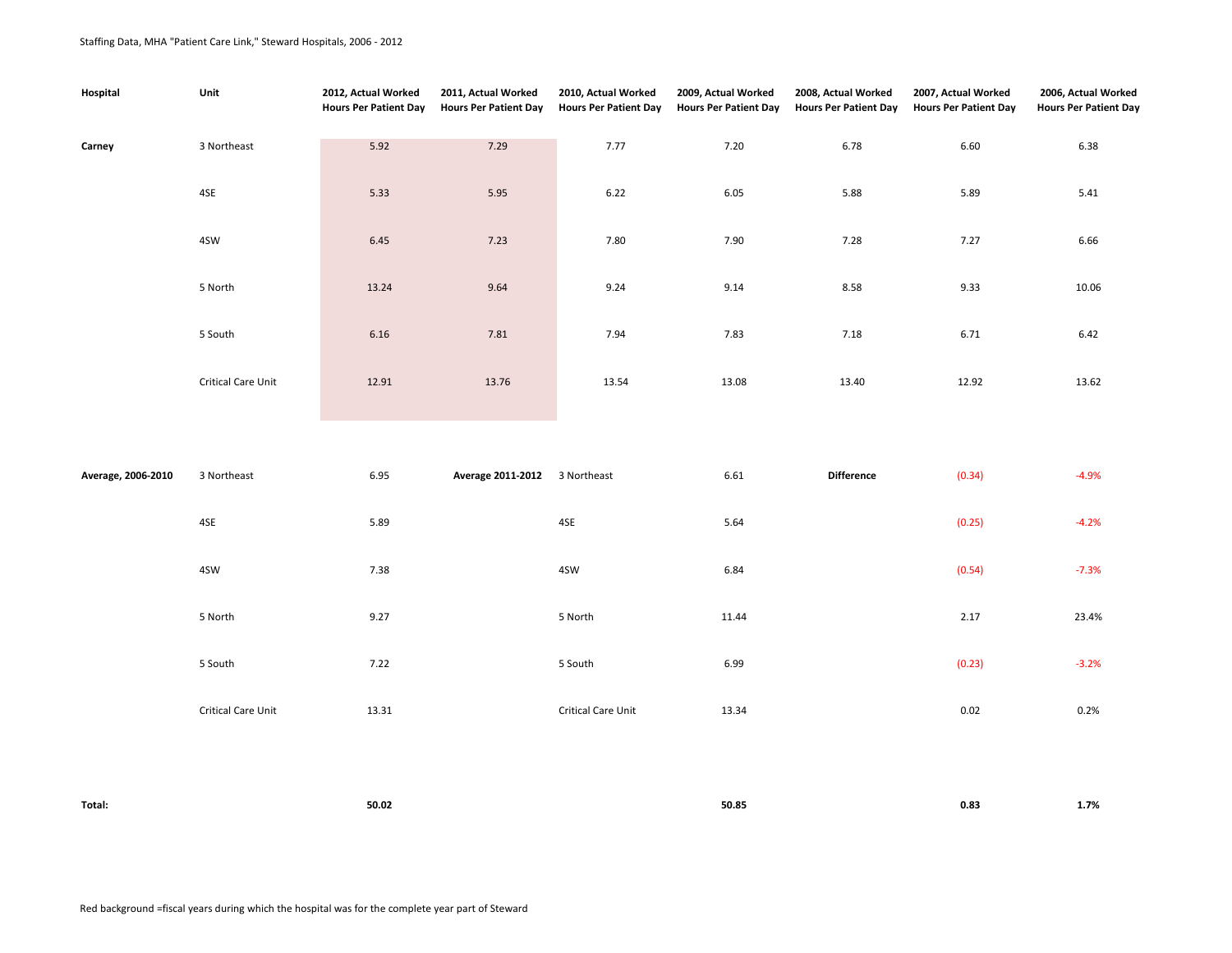| Hospital              | Unit           | 2012, Actual Worked<br><b>Hours Per Patient Day</b> | 2011, Actual Worked<br><b>Hours Per Patient Day</b> | 2010, Actual Worked<br><b>Hours Per Patient Day</b> | 2009, Actual Worked<br><b>Hours Per Patient Day</b> | 2008, Actual Worked<br><b>Hours Per Patient Day</b> | 2007, Actual Worked<br><b>Hours Per Patient Day</b> | 2006, Actual Worked<br><b>Hours Per Patient Day</b> |
|-----------------------|----------------|-----------------------------------------------------|-----------------------------------------------------|-----------------------------------------------------|-----------------------------------------------------|-----------------------------------------------------|-----------------------------------------------------|-----------------------------------------------------|
| <b>Good Samaritan</b> | 2B             | 7.41                                                | 8.22                                                | 6.57                                                | 6.26                                                | 6.52                                                | 6.10                                                | 5.69                                                |
|                       | $2\mathrm{C}$  | 7.07                                                | 8.50                                                | 6.90                                                | 6.53                                                | 6.74                                                | 7.24                                                | 6.02                                                |
|                       | $3A$           | 7.55                                                | 8.95                                                | 7.30                                                | 7.03                                                | 7.48                                                | 7.41                                                | 6.34                                                |
|                       | $3\mathsf{B}$  | 7.42                                                | 8.55                                                | 7.30                                                | 7.09                                                | 6.89                                                | 7.05                                                | 6.31                                                |
|                       | 4A             | 7.34                                                | 8.07                                                | 7.15                                                | 7.05                                                | 6.53                                                | 6.55                                                | 6.44                                                |
|                       | $4\mathsf{B}$  | 7.77                                                | 8.45                                                | 7.67                                                | 7.36                                                | 7.26                                                | 6.07                                                | 7.04                                                |
|                       | $\mathsf{ICU}$ | 13.91                                               | 15.85                                               | 14.04                                               | 14.04                                               | 14.00                                               | 15.92                                               | 14.16                                               |
|                       | Norcap         | 4.17                                                | 4.71                                                | 4.20                                                | 4.24                                                | 4.33                                                | 4.55                                                | 4.00                                                |
|                       |                |                                                     |                                                     |                                                     |                                                     |                                                     |                                                     |                                                     |
| Average, 2006-2010    | 2B             | 6.23                                                | Average 2011-2012 2B                                |                                                     | 7.82                                                | <b>Difference</b>                                   | 1.59                                                | 25.5%                                               |
|                       | $2\mathrm{C}$  | 6.69                                                |                                                     | $2C$                                                | 7.79                                                |                                                     | $1.10\,$                                            | 16.4%                                               |
|                       | $3A$           | 7.11                                                |                                                     | 3A                                                  | 8.25                                                |                                                     | 1.14                                                | 16.0%                                               |
|                       | $3\mathsf{B}$  | 6.93                                                |                                                     | $3\mathsf{B}$                                       | 7.99                                                |                                                     | 1.06                                                | 15.3%                                               |
|                       | 4A             | 6.74                                                |                                                     | 4A                                                  | 7.71                                                |                                                     | 0.96                                                | 14.2%                                               |
|                       | $4\mathsf{B}$  | 7.08                                                |                                                     | 4B                                                  | 8.11                                                |                                                     | 1.03                                                | 14.5%                                               |
|                       | $\mathsf{ICU}$ | 14.43                                               |                                                     | $\mathsf{ICU}$                                      | 14.88                                               |                                                     | 0.45                                                | 3.1%                                                |
|                       | Norcap         | 4.26                                                |                                                     | Norcap                                              | 4.44                                                |                                                     | 0.18                                                | 4.1%                                                |
|                       |                |                                                     |                                                     |                                                     |                                                     |                                                     |                                                     |                                                     |
| Total:                |                | 59.47                                               |                                                     |                                                     | 66.97                                               |                                                     | $7.50\,$                                            | 12.6%                                               |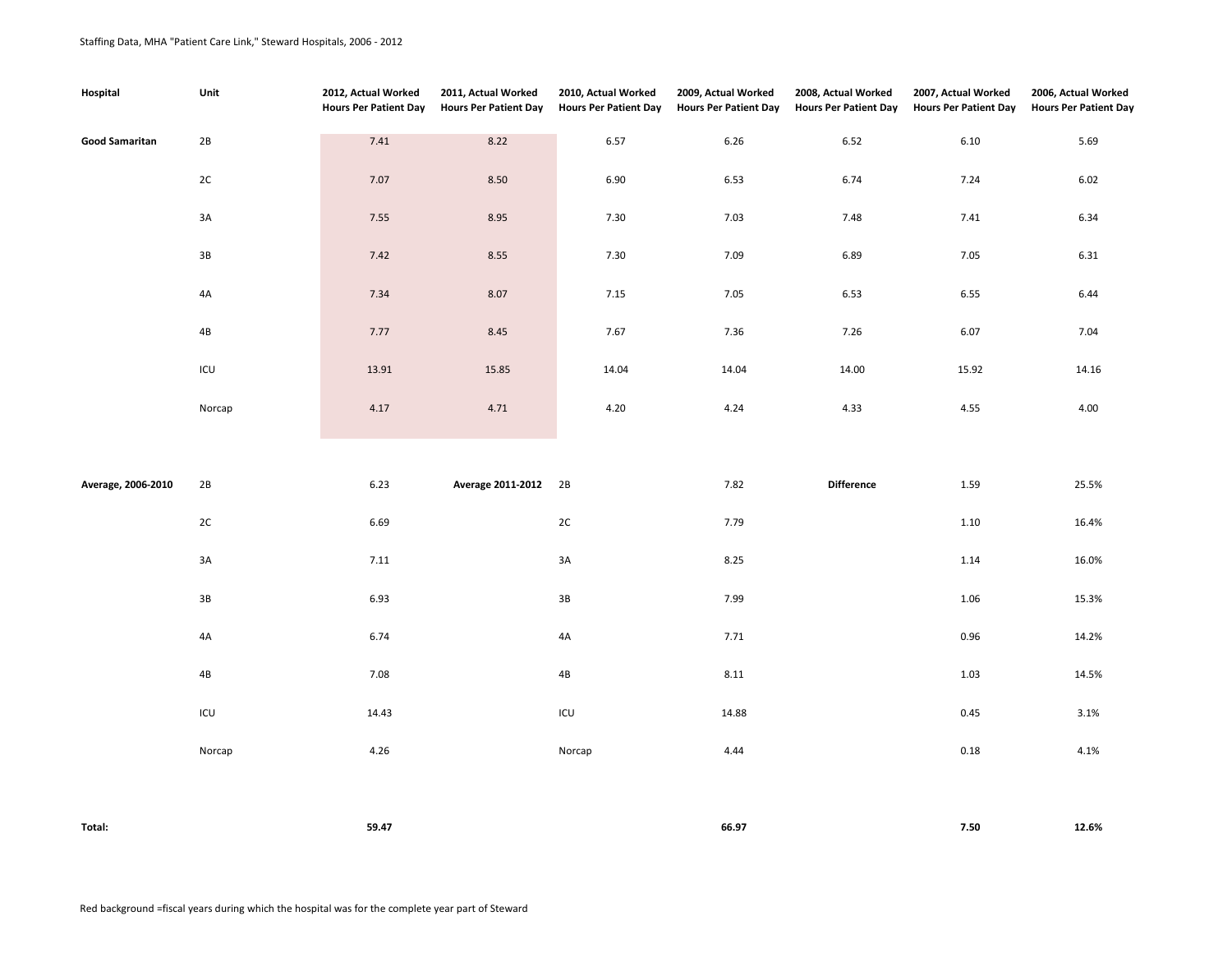| Hospital           | Unit                        | 2012, Actual Worked<br><b>Hours Per Patient Day</b> | 2011, Actual Worked<br><b>Hours Per Patient Day</b> | 2010, Actual Worked<br><b>Hours Per Patient Day</b> | 2009, Actual Worked<br><b>Hours Per Patient Day</b> | 2008, Actual Worked<br><b>Hours Per Patient Day</b> | 2007, Actual Worked<br><b>Hours Per Patient Day</b> | 2006, Actual Worked<br><b>Hours Per Patient Day</b> |
|--------------------|-----------------------------|-----------------------------------------------------|-----------------------------------------------------|-----------------------------------------------------|-----------------------------------------------------|-----------------------------------------------------|-----------------------------------------------------|-----------------------------------------------------|
| <b>Holy Family</b> | ICU/CCU                     | 15.71                                               | 15.74                                               | 16.30                                               | 16.58                                               | 16.47                                               | 16.78                                               | 15.59                                               |
|                    | Russell Hall                | 7.50                                                | 7.34                                                | 7.73                                                | 7.66                                                | 7.54                                                | 8.04                                                | 7.22                                                |
|                    | <b>Special Care Nursery</b> | 16.15                                               | 21.47                                               | 17.99                                               | 17.35                                               | 18.83                                               | 15.35                                               | 14.06                                               |
|                    | St. Anne's                  | 7.30                                                | 7.36                                                | 7.53                                                | 7.22                                                | 7.31                                                | 7.20                                                | 6.34                                                |
|                    | St. Dymphna's               | 6.67                                                | 6.91                                                | 7.22                                                | 7.09                                                | 7.54                                                | 8.24                                                | 6.82                                                |
|                    | St. Mary's                  | 7.74                                                | 7.90                                                | 8.22                                                | 8.18                                                | 7.43                                                | 7.74                                                | 7.19                                                |
|                    | St. Michael's               | 6.32                                                | 6.25                                                | 6.89                                                | 7.30                                                | 7.16                                                | 9.40                                                | 6.71                                                |
|                    | St. Camillus                | 9.04                                                | 9.16                                                | 9.00                                                | 8.69                                                | 8.71                                                | 8.93                                                | 7.90                                                |
|                    | TCU (Rehab)                 | 6.10                                                | 5.58                                                | 5.94                                                | 6.05                                                | 5.67                                                | 6.18                                                | 5.42                                                |
|                    |                             |                                                     |                                                     |                                                     |                                                     |                                                     |                                                     |                                                     |
| Average, 2006-2010 | ICU/CCU                     | 16.34                                               | Average 2011-2012                                   | ICU/CCU                                             | 15.73                                               | <b>Difference</b>                                   | (0.62)                                              | $-3.8%$                                             |
|                    | Russell Hall                | 7.64                                                |                                                     | Russell Hall                                        | 7.42                                                |                                                     | (0.22)                                              | $-2.9%$                                             |
|                    | <b>Special Care Nursery</b> | 16.72                                               |                                                     | Special Care Nursery                                | 18.81                                               |                                                     | 2.09                                                | 12.5%                                               |
|                    | St. Anne's                  | 7.12                                                |                                                     | St. Anne's                                          | 7.33                                                |                                                     | 0.21                                                | 2.9%                                                |
|                    | St. Dymphna's               | 7.38                                                |                                                     | St. Dymphna's                                       | 6.79                                                |                                                     | (0.59)                                              | $-8.0%$                                             |
|                    | St. Mary's                  | 7.75                                                |                                                     | St. Mary's                                          | 7.82                                                |                                                     | 0.07                                                | 0.9%                                                |
|                    | St. Michael's               | 7.49                                                |                                                     | St. Michael's                                       | 6.29                                                |                                                     | (1.21)                                              | $-16.1%$                                            |
|                    | St. Camillus                | 8.65                                                |                                                     | St. Camillus                                        | 9.10                                                |                                                     | 0.45                                                | 5.3%                                                |
|                    | TCU (Rehab)                 | 5.85                                                |                                                     | TCU (Rehab)                                         | 5.84                                                |                                                     | (0.01)                                              | $-0.2%$                                             |
|                    |                             |                                                     |                                                     |                                                     |                                                     |                                                     |                                                     |                                                     |
| Total:             |                             | 84.94                                               |                                                     |                                                     | 85.12                                               |                                                     | 0.18                                                | 0.2%                                                |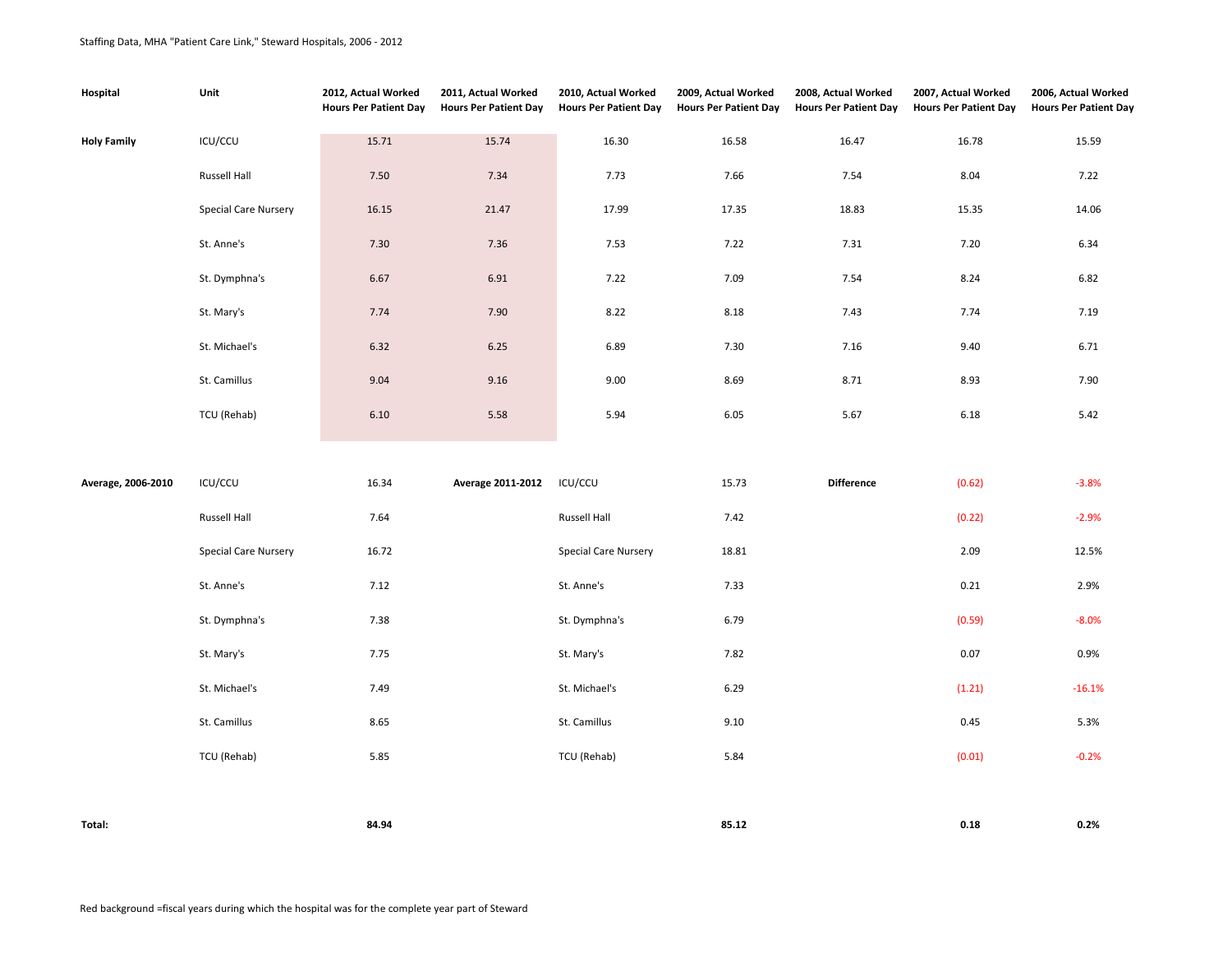## Staffing Data, MHA "Patient Care Link," Steward Hospitals, 2006 - 2012

| Hospital                | Unit   | 2012, Actual Worked 2011, Actual Worked | Hours Per Patient Day Hours Per Patient Day | 2010, Actual Worked<br><b>Hours Per Patient Day</b> | 2009, Actual Worked<br><b>Hours Per Patient Day</b> | 2008, Actual Worked<br><b>Hours Per Patient Day</b> | 2007, Actual Worked<br><b>Hours Per Patient Day</b> | 2006, Actual Worked<br><b>Hours Per Patient Day</b> |
|-------------------------|--------|-----------------------------------------|---------------------------------------------|-----------------------------------------------------|-----------------------------------------------------|-----------------------------------------------------|-----------------------------------------------------|-----------------------------------------------------|
| <b>Merrimack Valley</b> | 4 East | 9.86                                    | 8.90                                        | 8.87                                                | 7.78                                                | 8.28                                                | 7.66                                                | 7.52                                                |
|                         | 4 West | 7.86                                    | 8.62                                        | 7.88                                                | 7.76                                                | 8.62                                                | 8.47                                                | 8.16                                                |
|                         | ABU    | 6.96                                    | 7.48                                        | 6.87                                                | 7.09                                                | 6.97                                                | 7.16                                                | 7.88                                                |
|                         | ICU    | 13.92                                   | 15.53                                       | 15.26                                               | 13.91                                               | 14.72                                               | 14.89                                               | 15.33                                               |

| Average, 2006-2010 | 4 East | 8.02  | 2012 | 4 East | 9.86  | <b>Difference</b> | 1.84   | 22.9%   |
|--------------------|--------|-------|------|--------|-------|-------------------|--------|---------|
|                    | 4 West | 8.18  |      | 4 West | 7.86  |                   | (0.32) | $-3.9%$ |
|                    | ABU    | 7.19  |      | ABU    | 6.96  |                   | (0.23) | $-3.3%$ |
|                    | ICU    | 14.82 |      | ICU    | 13.92 |                   | (0.90) | $-6.1%$ |
|                    |        |       |      |        |       |                   |        |         |

| Total:<br>. | 38.22 | 38.60 | 0.38 | 1.0%<br>$\sim$ $\sim$ $\sim$ |
|-------------|-------|-------|------|------------------------------|
|             |       |       |      |                              |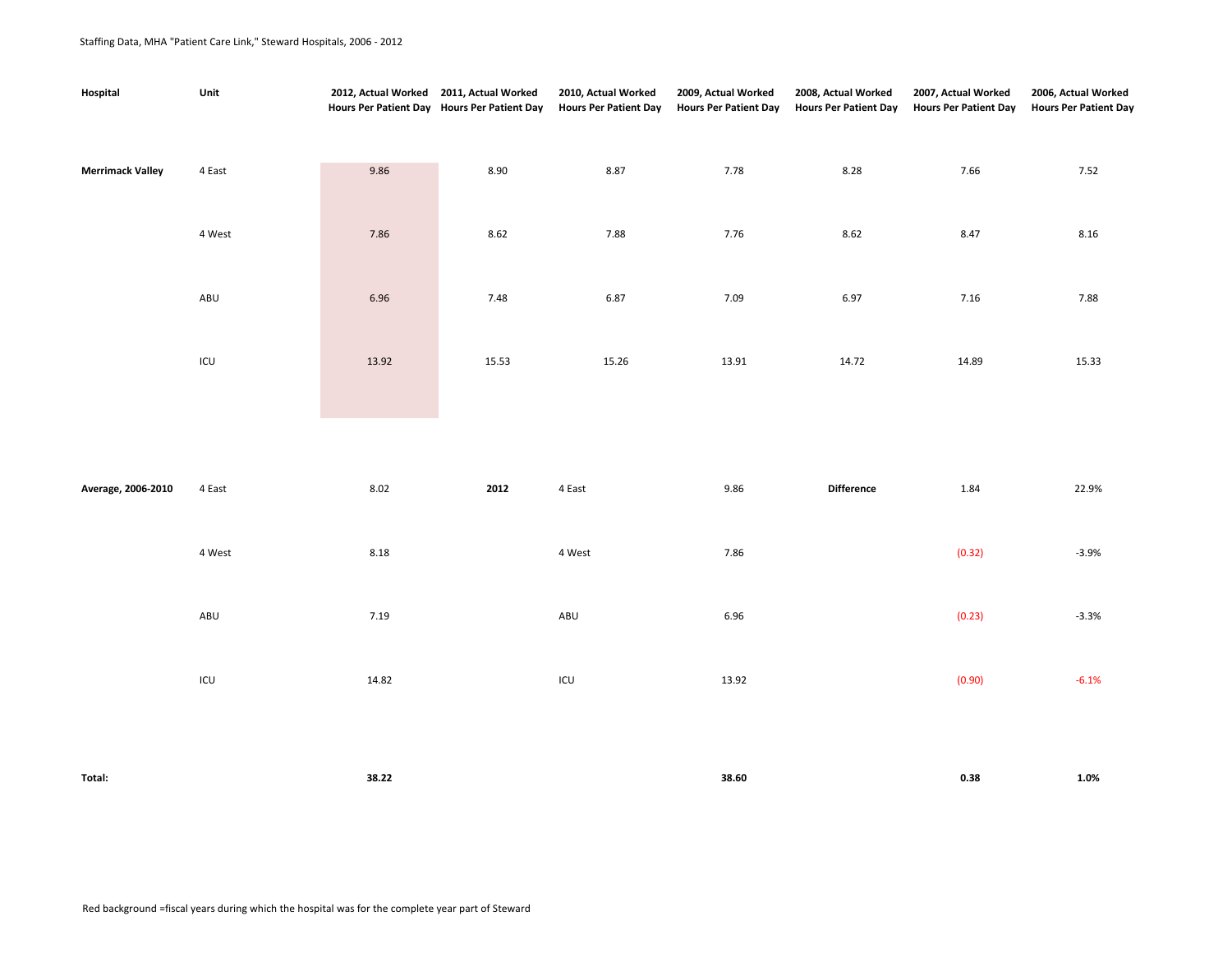## Staffing Data, MHA "Patient Care Link," Steward Hospitals, 2006 - 2012

| Hospital           | Unit           | 2012, Actual Worked<br><b>Hours Per Patient Day</b> | 2011, Actual Worked<br><b>Hours Per Patient Day</b> | 2010, Actual Worked<br><b>Hours Per Patient Day</b> | 2009, Actual Worked<br><b>Hours Per Patient Day</b> | 2008, Actual Worked<br><b>Hours Per Patient Day</b> | 2007, Actual Worked<br><b>Hours Per Patient Day</b> | 2006, Actual Worked<br><b>Hours Per Patient Day</b> |
|--------------------|----------------|-----------------------------------------------------|-----------------------------------------------------|-----------------------------------------------------|-----------------------------------------------------|-----------------------------------------------------|-----------------------------------------------------|-----------------------------------------------------|
| Morton             | EBHS           | 7.87                                                | 7.42                                                | 7.41                                                | 7.27                                                | 7.18                                                | 7.07                                                | 6.79                                                |
|                    | $\mathsf{ICU}$ | 14.43                                               | 13.91                                               | 15.01                                               | 14.07                                               | 14.64                                               | 14.68                                               | 13.86                                               |
|                    | $PCU$          | 8.26                                                | 8.07                                                | 8.83                                                | 7.96                                                | 8.10                                                | 7.91                                                | 7.92                                                |
|                    | Pediatrics     | 17.01                                               | 17.16                                               | 21.57                                               | 19.98                                               | 20.87                                               | 18.64                                               | 15.11                                               |
|                    | $\sf S1$       | 7.58                                                | 7.37                                                | 7.77                                                | 7.63                                                | 7.34                                                | 6.82                                                | 6.18                                                |
|                    | S <sub>2</sub> | 7.93                                                | 7.05                                                | 7.38                                                | 7.24                                                | 7.29                                                | 6.92                                                | 6.46                                                |
|                    |                |                                                     |                                                     |                                                     |                                                     |                                                     |                                                     |                                                     |
| Average, 2006-2010 | EBHS           | 7.19                                                | 2012                                                | EBHS                                                | 7.87                                                | <b>Difference</b>                                   | 0.68                                                | 9.5%                                                |
|                    | $\mathsf{ICU}$ | 14.36                                               |                                                     | ICU                                                 | 14.43                                               |                                                     | 0.07                                                | 0.5%                                                |
|                    | PCU            | 8.13                                                |                                                     | PCU                                                 | $8.26\,$                                            |                                                     | 0.13                                                | 1.6%                                                |
|                    | Pediatrics     | 18.89                                               |                                                     | Pediatrics                                          | 17.01                                               |                                                     | (1.88)                                              | $-9.9%$                                             |
|                    | S <sub>1</sub> | 7.19                                                |                                                     | $\sf S1$                                            | 7.58                                                |                                                     | 0.40                                                | 5.5%                                                |
|                    | ${\sf S2}$     | 7.06                                                |                                                     | S <sub>2</sub>                                      | 7.93                                                |                                                     | 0.87                                                | 12.4%                                               |
|                    |                |                                                     |                                                     |                                                     |                                                     |                                                     |                                                     |                                                     |
| Total:             |                | 62.81                                               |                                                     |                                                     | 63.08                                               |                                                     | 0.27                                                | 0.4%                                                |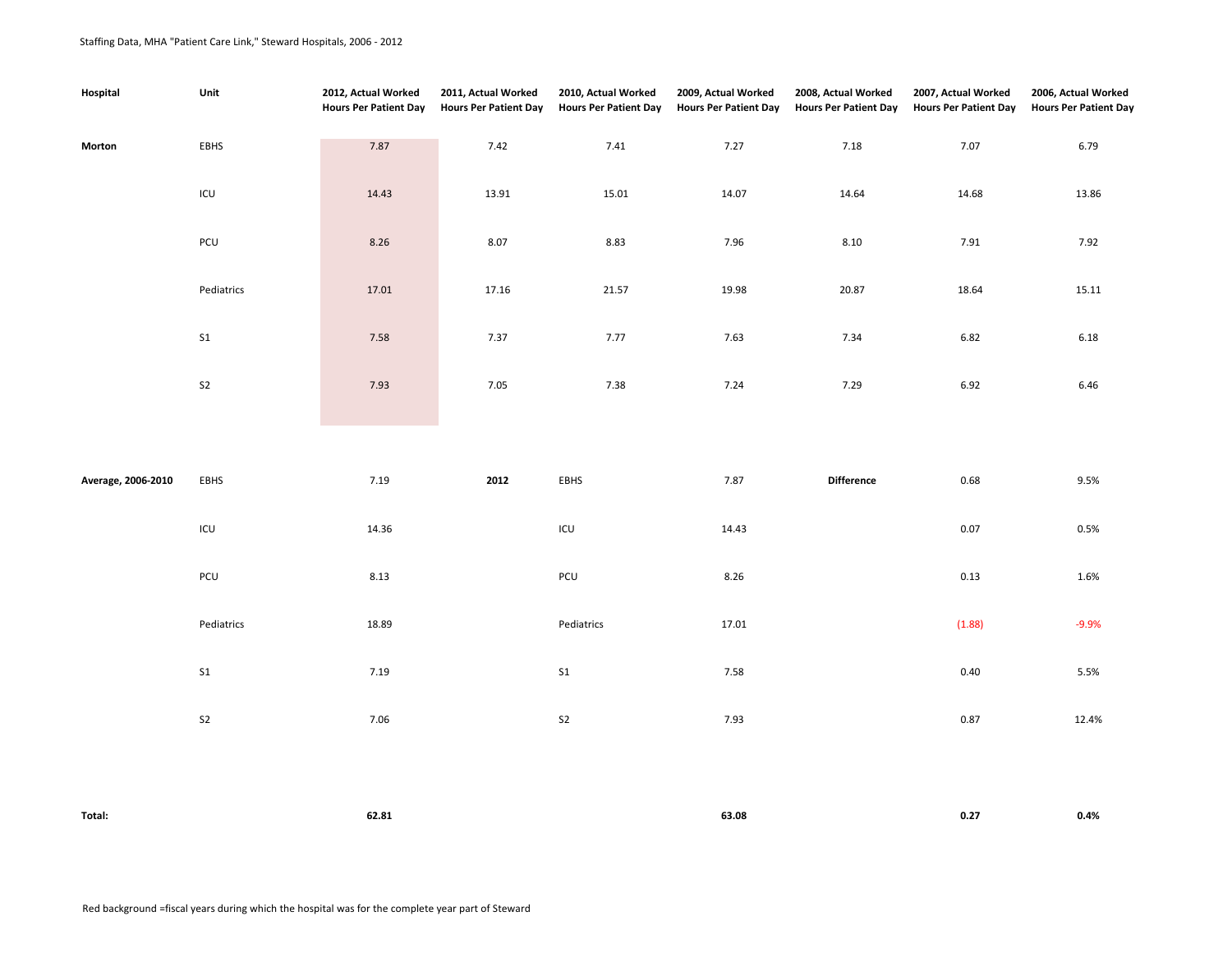## Staffing Data, MHA "Patient Care Link," Steward Hospitals, 2006 - 2012

| Hospital           | Unit                  | 2012, Actual Worked<br><b>Hours Per Patient Day</b> | 2011, Actual Worked<br><b>Hours Per Patient Day</b> | 2010, Actual Worked<br><b>Hours Per Patient Day</b> | 2009, Actual Worked<br><b>Hours Per Patient Day</b> | 2008, Actual Worked<br><b>Hours Per Patient Day</b> | 2007, Actual Worked<br><b>Hours Per Patient Day</b> | 2006, Actual Worked<br><b>Hours Per Patient Day</b> |
|--------------------|-----------------------|-----------------------------------------------------|-----------------------------------------------------|-----------------------------------------------------|-----------------------------------------------------|-----------------------------------------------------|-----------------------------------------------------|-----------------------------------------------------|
| Nashoba Valley     | Acute Care            | 8.74                                                | 8.68                                                | 9.02                                                | 8.24                                                | 8.79                                                | 8.04                                                | 8.45                                                |
|                    | <b>Intensive Care</b> | 13.55                                               | 13.10                                               | 14.68                                               | 12.74                                               | 12.26                                               | 12.66                                               | 11.72                                               |
|                    |                       |                                                     |                                                     |                                                     |                                                     |                                                     |                                                     |                                                     |
|                    | ${\sf ED}$            | 2.08                                                | 2.10                                                | 2.71                                                | 2.54                                                | 2.32                                                | 2.15                                                |                                                     |
|                    |                       |                                                     |                                                     |                                                     |                                                     |                                                     |                                                     |                                                     |
| Average, 2006-2010 | Acute Care            | 8.51                                                | 2012                                                | Acute Care                                          | 8.74                                                | <b>Difference</b>                                   | 0.23                                                | 2.7%                                                |
|                    | <b>Intensive Care</b> | 12.81                                               |                                                     | <b>Intensive Care</b>                               | 13.55                                               |                                                     | 0.74                                                | 5.8%                                                |
|                    | ${\sf ED}$            | 1.94                                                |                                                     | ED                                                  | 2.08                                                |                                                     | 0.14                                                | 7.0%                                                |
|                    |                       |                                                     |                                                     |                                                     |                                                     |                                                     |                                                     |                                                     |

**Total: 23.26 24.37 1.11 4.8%**

Red background =fiscal years during which the hospital was for the complete year part of Steward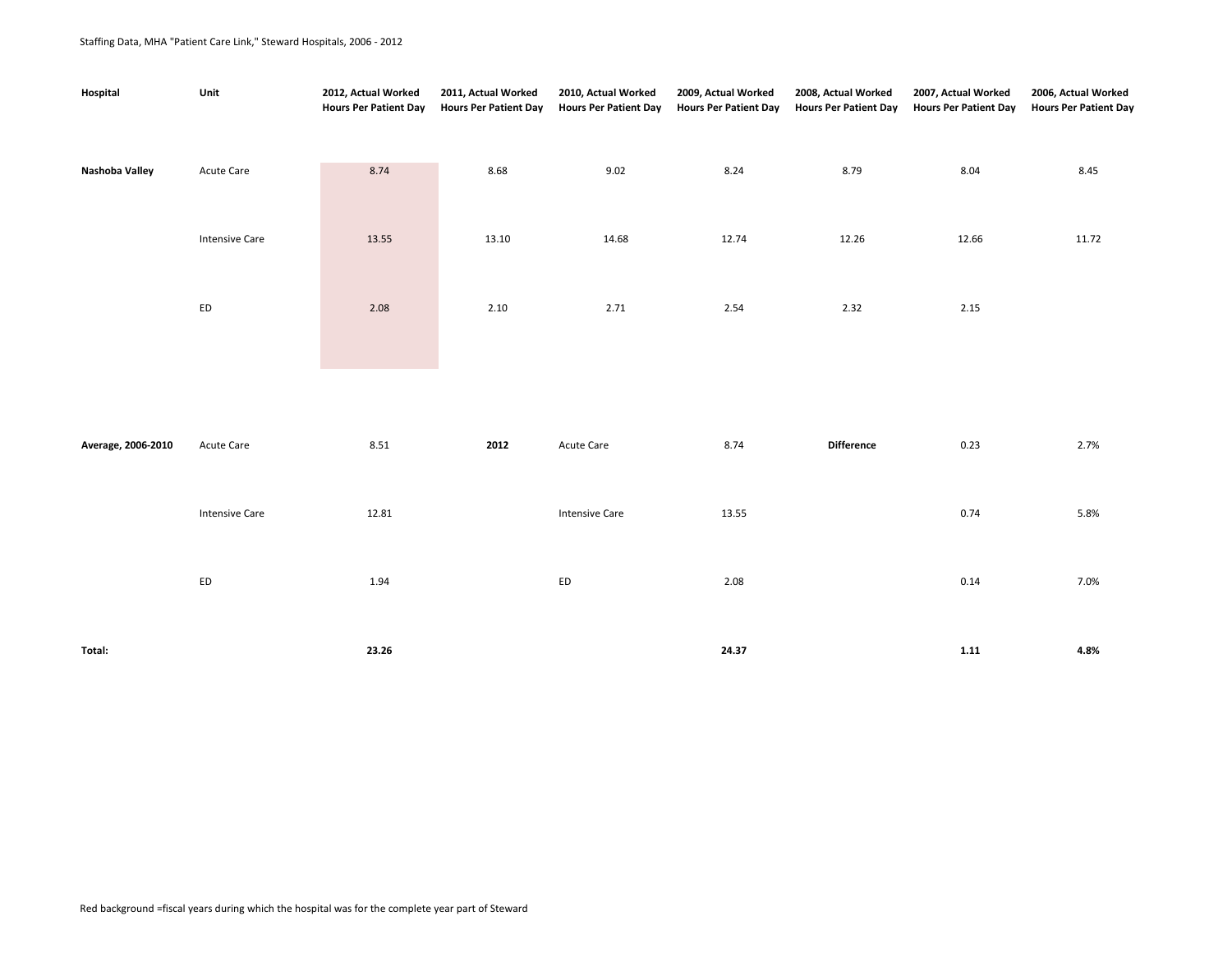| Hospital           | Unit    | 2012, Actual Worked<br><b>Hours Per Patient Day</b> | 2011, Actual Worked<br><b>Hours Per Patient Day</b> | 2010, Actual Worked<br><b>Hours Per Patient Day</b> | 2009, Actual Worked<br><b>Hours Per Patient Day</b> | 2008, Actual Worked<br><b>Hours Per Patient Day</b> | 2007, Actual Worked<br><b>Hours Per Patient Day</b> | 2006, Actual Worked<br><b>Hours Per Patient Day</b> |
|--------------------|---------|-----------------------------------------------------|-----------------------------------------------------|-----------------------------------------------------|-----------------------------------------------------|-----------------------------------------------------|-----------------------------------------------------|-----------------------------------------------------|
| Norwood            | ICU     | 18.39                                               | 18.95                                               | 20.73                                               | 20.11                                               | 19.75                                               | 24.18                                               | 19.35                                               |
|                    | Unit 21 | 8.72                                                | 8.68                                                | 8.43                                                | 7.33                                                | 7.41                                                | 8.94                                                | 7.60                                                |
|                    | Unit 22 | 5.47                                                | 7.10                                                | 8.82                                                | 8.51                                                | 7.66                                                | 10.42                                               | 7.36                                                |
|                    | Unit 23 | 9.24                                                | 9.47                                                | 8.76                                                | 7.76                                                | 7.07                                                | 9.32                                                | 7.78                                                |
|                    | Unit 28 | 7.04                                                | 7.62                                                | 6.65                                                | 5.76                                                | 6.03                                                | 7.57                                                | 6.04                                                |
|                    | Unit 31 | 8.95                                                | 8.61                                                | 8.98                                                | 7.40                                                | 7.12                                                | 9.25                                                | 7.73                                                |
|                    | Unit 32 | 8.87                                                | 9.09                                                | 8.34                                                | 7.57                                                | 7.23                                                | 8.80                                                | 7.75                                                |
|                    | Unit 33 | 9.64                                                | 10.36                                               | 9.69                                                | 8.73                                                | 7.89                                                | 10.24                                               | 8.31                                                |
|                    | Unit 35 | 8.66                                                | 8.53                                                | 8.47                                                | 8.02                                                | 8.47                                                | 8.81                                                | 7.54                                                |
|                    | Unit 36 | 7.10                                                | 7.34                                                | 7.13                                                | 6.67                                                | 6.89                                                | 7.46                                                | 6.83                                                |
|                    |         |                                                     |                                                     |                                                     |                                                     |                                                     |                                                     |                                                     |
| Average, 2006-2010 | ICU     | 20.82                                               | Average 2011-2012                                   | ICU                                                 | 18.67                                               | <b>Difference</b>                                   | (2.15)                                              | $-10.3%$                                            |
|                    | Unit 21 | 7.94                                                |                                                     | Unit 21                                             | 8.70                                                |                                                     | 0.76                                                | 9.5%                                                |
|                    | Unit 22 | 8.55                                                |                                                     | Unit 22                                             | 6.29                                                |                                                     | (2.27)                                              | $-26.5%$                                            |
|                    | Unit 23 | 8.14                                                |                                                     | Unit 23                                             | 9.36                                                |                                                     | 1.22                                                | 15.0%                                               |
|                    | Unit 28 | 6.41                                                |                                                     | Unit 28                                             | 7.33                                                |                                                     | 0.92                                                | 14.4%                                               |
|                    | Unit 31 | 8.10                                                |                                                     | Unit 31                                             | 8.78                                                |                                                     | 0.68                                                | 8.4%                                                |
|                    | Unit 32 | 7.94                                                |                                                     | Unit 32                                             | 8.98                                                |                                                     | 1.04                                                | 13.1%                                               |
|                    | Unit 33 | 8.97                                                |                                                     | Unit 33                                             | 10.00                                               |                                                     | 1.03                                                | 11.5%                                               |
|                    | Unit 35 | 8.26                                                |                                                     | Unit 35                                             | 8.60                                                |                                                     | 0.33                                                | 4.0%                                                |
|                    | Unit 36 | 7.00                                                |                                                     | Unit 36                                             | 7.22                                                |                                                     | 0.22                                                | 3.2%                                                |
|                    |         |                                                     |                                                     |                                                     |                                                     |                                                     |                                                     |                                                     |
| Total:             |         | 92.13                                               |                                                     |                                                     | 93.92                                               |                                                     | 1.78                                                | 1.9%                                                |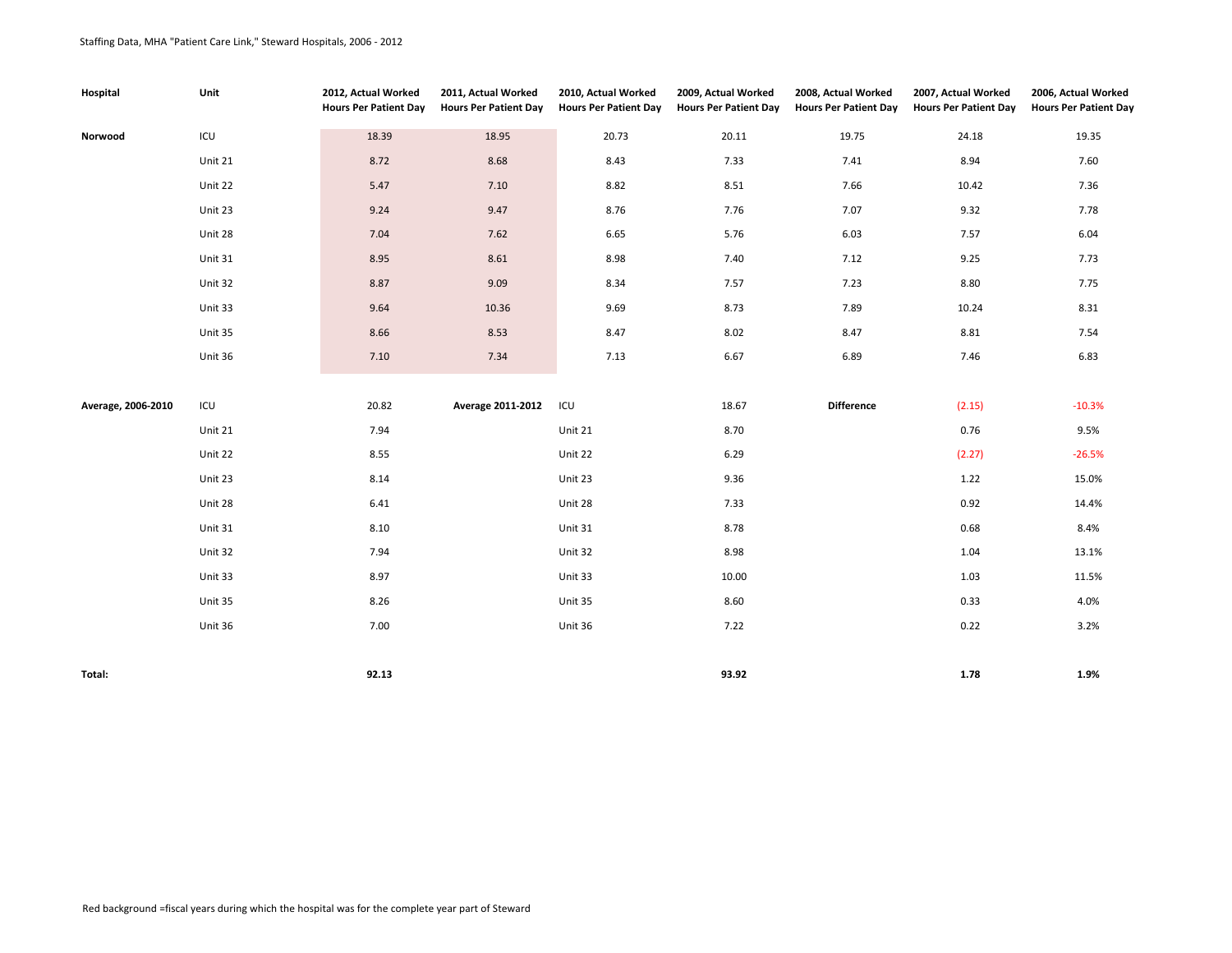| Hospital           | Unit                 | 2012, Actual Worked<br><b>Hours Per Patient Day</b> | 2011, Actual Worked<br><b>Hours Per Patient Day</b> | 2010, Actual Worked<br><b>Hours Per Patient Day</b> | 2009, Actual Worked<br><b>Hours Per Patient Day</b> | 2008, Actual Worked<br><b>Hours Per Patient Day</b> | 2007, Actual Worked<br><b>Hours Per Patient Day</b> | 2006, Actual Worked<br><b>Hours Per Patient Day</b> |
|--------------------|----------------------|-----------------------------------------------------|-----------------------------------------------------|-----------------------------------------------------|-----------------------------------------------------|-----------------------------------------------------|-----------------------------------------------------|-----------------------------------------------------|
| Quincy             | A3, Acute Care       | 6.27                                                | 7.37                                                | 7.16                                                | 6.90                                                | 7.21                                                | 7.10                                                | 7.01                                                |
|                    | A6, Acute Care       | 5.28                                                | 7.74                                                | 7.63                                                | 7.43                                                | 7.43                                                | 7.62                                                | 7.31                                                |
|                    | B <sub>3</sub> , ICU | 17.26                                               | 13.25                                               | 18.15                                               | 10.14                                               | 18.01                                               | 16.61                                               | 15.57                                               |
|                    | C1, Psychiatry       | 5.01                                                | 7.01                                                | 6.97                                                | 6.89                                                | 6.89                                                | 6.96                                                | 7.58                                                |
|                    |                      |                                                     |                                                     |                                                     |                                                     |                                                     |                                                     |                                                     |
| Average, 2006-2010 | A3, Acute Care       | 7.13                                                | 2012                                                | A3, Acute Care                                      | 6.27                                                | <b>Difference</b>                                   | (0.86)                                              | $-12.0%$                                            |
|                    | A6, Acute Care       | 7.53                                                |                                                     | A6, Acute Care                                      | 5.28                                                |                                                     | (2.25)                                              | $-29.8%$                                            |

|                | .     |                | $  -$ | $\sim$ | ------   |
|----------------|-------|----------------|-------|--------|----------|
|                |       |                |       |        |          |
| B3, ICU        | 15.29 | B3, ICU        | 17.26 | 1.97   | 12.9%    |
| C1, Psychiatry | 7.05  | C1, Psychiatry | 5.01  | (2.04) | $-28.9%$ |

| × |  |
|---|--|

**Total: 36.99 33.82 (3.17) -8.6%**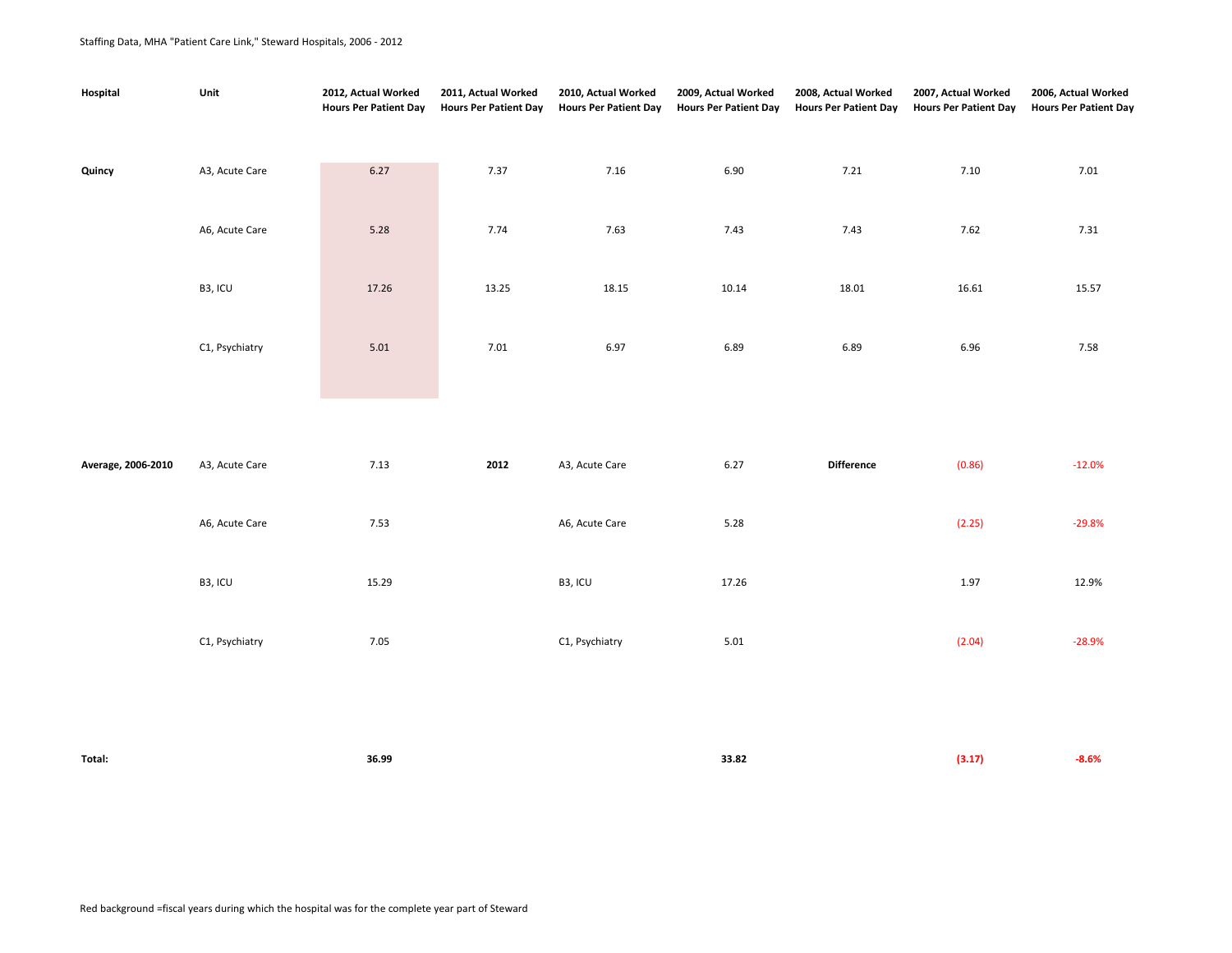| Hospital            | Unit           | 2012, Actual Worked<br><b>Hours Per Patient Day</b> | 2011, Actual Worked<br><b>Hours Per Patient Day</b> | 2010, Actual Worked<br><b>Hours Per Patient Day</b> | 2009, Actual Worked<br><b>Hours Per Patient Day</b> | 2008, Actual Worked<br><b>Hours Per Patient Day</b> | 2007, Actual Worked<br><b>Hours Per Patient Day</b> | 2006, Actual Worked<br><b>Hours Per Patient Day</b> |
|---------------------|----------------|-----------------------------------------------------|-----------------------------------------------------|-----------------------------------------------------|-----------------------------------------------------|-----------------------------------------------------|-----------------------------------------------------|-----------------------------------------------------|
| <b>Saint Anne's</b> | GPP            | 8.30                                                | 9.29                                                | 9.74                                                |                                                     |                                                     |                                                     |                                                     |
|                     | ICU            | 14.44                                               | 14.85                                               | 14.49                                               | 15.66                                               | 14.63                                               | 15.74                                               | 15.10                                               |
|                     | North 1        | 7.76                                                | 7.82                                                | 7.48                                                | 7.68                                                | 7.33                                                | 6.69                                                | 6.90                                                |
|                     | Pediatrics     | 15.55                                               | 14.12                                               | 12.36                                               | 11.70                                               | 9.59                                                | 13.04                                               | 9.10                                                |
|                     | St. Dominic's  | 7.46                                                | 8.15                                                |                                                     |                                                     |                                                     |                                                     |                                                     |
|                     | St. Mary's     | 7.35                                                | 7.83                                                | 8.55                                                | 7.56                                                | 7.08                                                | 6.53                                                | 6.59                                                |
|                     | Telemetry      | 8.40                                                | 8.42                                                | 7.96                                                | 7.87                                                | 7.51                                                | 7.53                                                | 7.69                                                |
|                     | Oncology       |                                                     |                                                     |                                                     | 5.33                                                | 7.51                                                | 6.78                                                | 6.77                                                |
|                     | TCU, Adult SNF |                                                     |                                                     |                                                     | 6.04                                                | 6.76                                                | 6.67                                                | 6.58                                                |
|                     |                |                                                     |                                                     |                                                     |                                                     |                                                     |                                                     |                                                     |
| Average, 2006-2010  | GPP            | 5.47                                                | Average 2011-2012                                   | GPP                                                 | 8.80                                                | Difference                                          | 3.33                                                | 60.9%                                               |
|                     | ICU            | 20.98                                               |                                                     | ICU                                                 | 14.65                                               |                                                     | (6.34)                                              | $-30.2%$                                            |
|                     | North 1        | 10.33                                               |                                                     | North 1                                             | 7.79                                                |                                                     | (2.54)                                              | $-24.6%$                                            |
|                     | Pediatrics     | 17.09                                               |                                                     | Pediatrics                                          | 14.84                                               |                                                     | (2.26)                                              | $-13.2%$                                            |
|                     | St. Dominic's  | 3.12                                                |                                                     | St. Dominic's                                       | 7.81                                                |                                                     | 4.68                                                | 150.0%                                              |
|                     | St. Mary's     | 10.30                                               |                                                     | St. Mary's                                          | 7.59                                                |                                                     | (2.71)                                              | $-26.3%$                                            |
|                     | Telemetry      | 11.08                                               |                                                     | Telemetry                                           | 8.41                                                |                                                     | (2.67)                                              | $-24.1%$                                            |
|                     |                |                                                     |                                                     |                                                     |                                                     |                                                     |                                                     |                                                     |
| Total:              |                | 78.37                                               |                                                     |                                                     | 69.87                                               |                                                     | (8.50)                                              | $-10.8%$                                            |